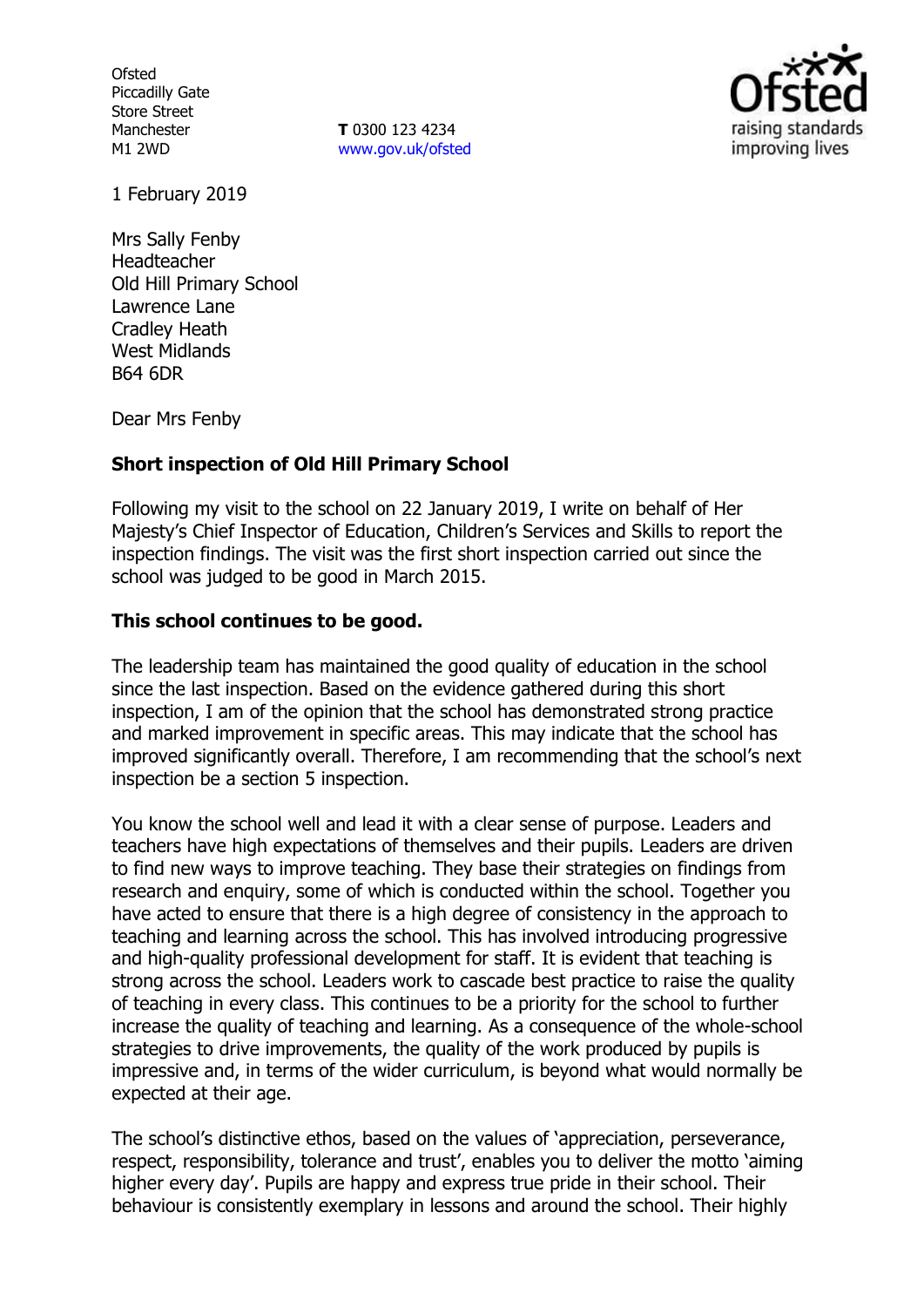

positive attitudes make a strong contribution to their very good learning. Older pupils are appreciative of the opportunities they are given to take responsibility within the school, particularly when it involves ensuring the well-being of their younger peers. Pupils are exceptionally welcoming and courteous to visitors. The pupils who spoke to me were confident, articulate and a credit to the school.

Governors make a significant contribution to the strong leadership of the school. They are highly skilled and well informed about all aspects of school life. As a result, the challenge and support they provide for school leaders is highly effective.

In the last inspection, you were asked to place more emphasis on subjects beyond English and mathematics and to ensure that pupils were given opportunities to deepen their understanding. The evidence in pupils' workbooks shows that pupils are learning across a wide range of subjects and are being given challenging tasks that require deep knowledge and understanding. You are still in the process of developing additional curriculum themes, so this will continue to be a focus for the school.

You were also asked to provide more training for teaching assistants so that all of them could be fully effective in helping pupils learn. The school's monitoring evidence and the evidence I observed during the inspection indicate that teaching assistants are successfully deployed in lessons. They understand their role in lessons and, through questioning and support, make a notable difference to pupils' learning.

# **Safeguarding is effective.**

You have ensured that all safeguarding arrangements are fit for purpose and the school site is safe and secure for your pupils. Staff are thorough in checking visitors' identity on entry and ensuring that they have a clear understanding of safeguarding procedures.

Pupils say they feel very safe and well cared for in school. They feel confident that adults will help them, if needed. They have a clear understanding of how to stay safe, both in the real world and when online. Staff and governors receive a broad range of information and training with regard to safeguarding. This ensures that support provided to pupils is timely and appropriate.

Attendance of pupils is closely monitored by you and the school's parent support adviser. She contributes in a significant way to ensure positive relationships between home and school and the well-being of all pupils. Pupil absence is followed up immediately, using a range of strategies, including visiting families at home. This focus is resulting in a steady reduction in pupil absence.

### **Inspection findings**

A focus of the inspection was to consider the work of leaders to ensure that pupils achieve well in reading. This was because leaders recognise that the acquisition of language and reading are a gateway to learning across the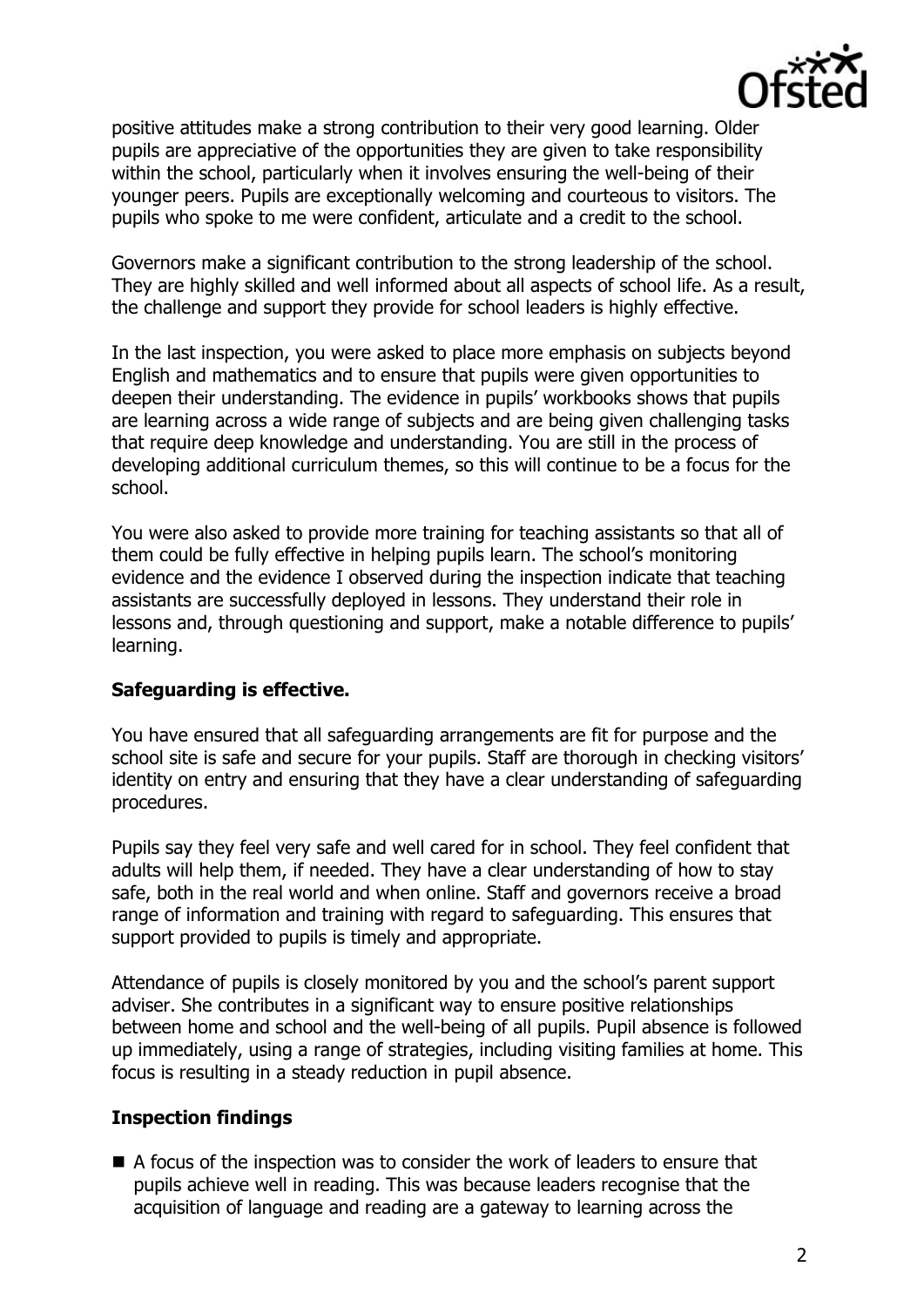

curriculum. This aspect of learning has been a high-profile focus for the school. Teachers ensure that pupils develop a deep level of word awareness. For example, pupils can explain how prefixes and suffixes change the meaning of root words. Leaders have ensured that the development of word awareness is strategically taught across the school, so that current learning builds on previous learning in a systematic way. Leaders place emphasis on pupils developing reading fluency, so that strong reading skills enable pupils to access learning across the curriculum.

- $\blacksquare$  Leaders have deployed staff purposefully to enable pupils in key stage 1 to make rapid progress in phonics. This has been a large part of the drive to ensure that pupils acquire language skills as quickly as possible on entry to the school. Over the past few years, pupils' achievement in the Year 1 phonics screening check has been consistently in line with or above expected standards.
- Teachers use interesting, high-quality texts as a focal point for teaching across the curriculum. In this way, pupils are exposed to a range of fiction and nonfiction texts and develop a wide range of subject-specific vocabulary. Teachers capitalise on opportunities to reinforce word awareness. For example, in one class, the word 'preserve' had been introduced in an English lesson where pupils were studying words beginning with 'pre', and later that day it occurred in a text about the Egyptians' practice of mummification.
- In mathematics, leaders have implemented a very clearly structured sequence for teaching concepts and skills. Year group expectations have been identified, which have enabled teachers to know precisely the skills they need to teach. Pupils are introduced to concepts using practical equipment, before being introduced to pictorial representations and then abstract methods. In this way, pupils acquire a deep understanding of mathematical concepts, which they can apply to solve problems and investigate the way numbers work.
- Having researched the most effective methods of learning for pupils, leaders have established a whole-school approach to teaching that ensures pupils learn efficiently and retain knowledge. Over time, the approach helps pupils to develop a higher level of memory retrieval. Its impact is seen most notably in pupils' work in the wider curriculum where, particularly in key stage 2, they are learning curriculum content that is well above national expectations for their chronological age. For example, in Year 4, pupils have studied Russia's energy. They can explain how Russia produces energy. They can describe the events of Chernobyl and they can discuss the advantages and disadvantages of nuclear power.
- $\blacksquare$  The final aspect the inspection focused on was the breadth of the curriculum, which was an area for development in the last inspection. Leaders have addressed this. Pupils are being given lots of opportunities to experience a diverse and challenging curriculum. Evidence in pupils' workbooks demonstrates that subject-specific skills are taught and then pupils are given opportunities to further develop these skills in the context of their independent work. The sketch books I saw reflected this approach very evidently. Pupils were taught artistic skills, such as how to create line, tone or colour mixing, and then used the work of artists such as Van Gogh or Kandinsky to inspire their own artwork. However, leaders agree that the development of additional curriculum themes continues to